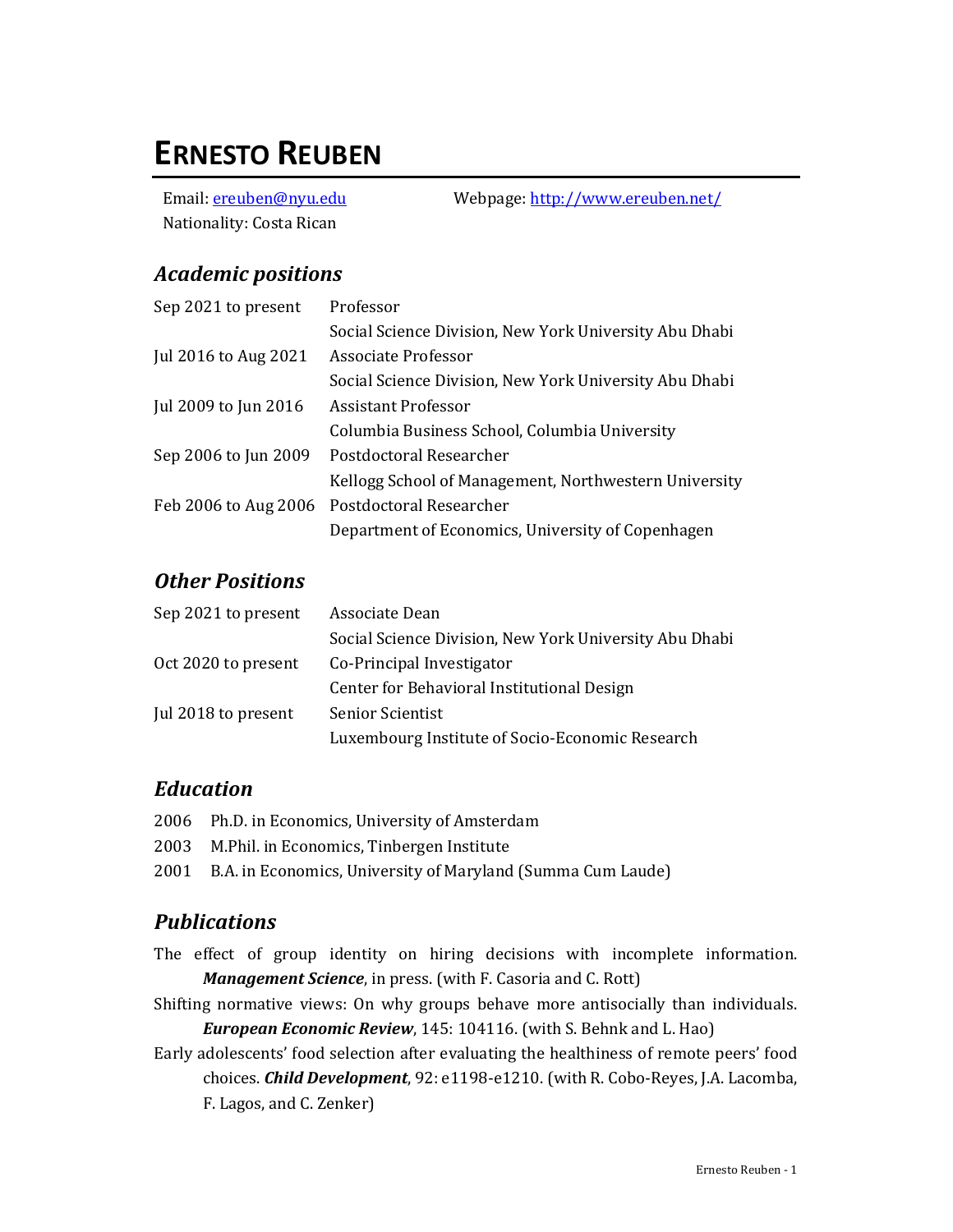On lies and hard truths. *Frontiers in Psychology*, 12: 2627, 2021. (with S. Behnk)

- Gender Differences in Recognition for Group Work. *Journal of Political Economy*, 129: 101-147, 2021. (with H. Sarsons, K. Gërxhani, and A. Schram)
- Measuring preferences for competition with experimentally-validated survey questions. *Journal of Economic Behavior & Organization*, 178: 402-423, 2020. (with F. Fallucchi and D. Nosenzo)

On the effectiveness of elected male and female leaders and team coordination. *Journal of the Economic Science Association*, 4: 123-135, 2018. (with K. Timko)

Instrumental reciprocity as an error. *Games*, 9: 66, 2018. (with S. Suetens)

Decisiveness, Peace, and Inequality in Games of Conflict. *Journal of Economic Psychology*, 63: 216-229, 2017. (with J.A. Lacomba, F. Lagos, and F. van Winden).

Preferences and biases in educational choices and labor market expectations: Shrinking the black box of gender. *Economic Journal*, 127: 2153-2186, 2017. (with M. Wiswall and B. Zafar)

Turf wars. *Journal of Public Economics*, 152: 143-153, 2017. (with H. Herrera and M.M. Ting)

- Procrastination and impatience. *Journal of Behavioral and Experimental Economics*, 58: 63-76, 2015. (with P. Sapienza and L. Zingales)
- Advocacy and political convergence under preference uncertainty. *European Economic Review*, 79: 16-26, 2015. (with C. Traxler and F. van Winden)
- On the escalation and de-escalation of conflict. *Games and Economic Behavior*, 86: 40- 57, 2014. (with J.A. Lacomba, F.M. Lagos, and F. van Winden)
- How stereotypes impair women's career in science. *Proceedings of the National Academy of Sciences*, 111: 4403-4408, 2014. (with P. Sapienza and L. Zingales)
- Competition, cooperation, and collective choice. *Economic Journal*, 124: F163-F195, 2014. (with T. Markussen and J.R. Tyran)
- Nobody likes a rat: On the willingness to report lies and the consequences thereof. *Journal of Economic Behavior & Organization*, 93: 384-391, 2013. (with M. Stephenson)
- Political quid pro quo agreements: An experimental study. *American Journal of Political Science* 57: 582-597, 2013. (with J. Großer and A. Tymula)
- Redistribution and market efficiency: An experimental study. *Journal of Public Economics* 101: 39-52, 2013. (with J. Großer)

Human cooperation by lethal group competition, *Scientific Reports* 3: 1373, 2013. (with M. Egas, R. Kats, X. van der Sar, and M.W. Sabelis).

- Enforcement of contribution norms in public good games with heterogeneous populations, *Games and Economic Behavior* 77: 122-137, 2013. (with A. Riedl)
- The emergence of male leadership in competitive environments. *Journal of Economic Behavior & Organization* 83: 111-117, 2012. (with P. Rey-Biel, P. Sapienza, and L. Zingales)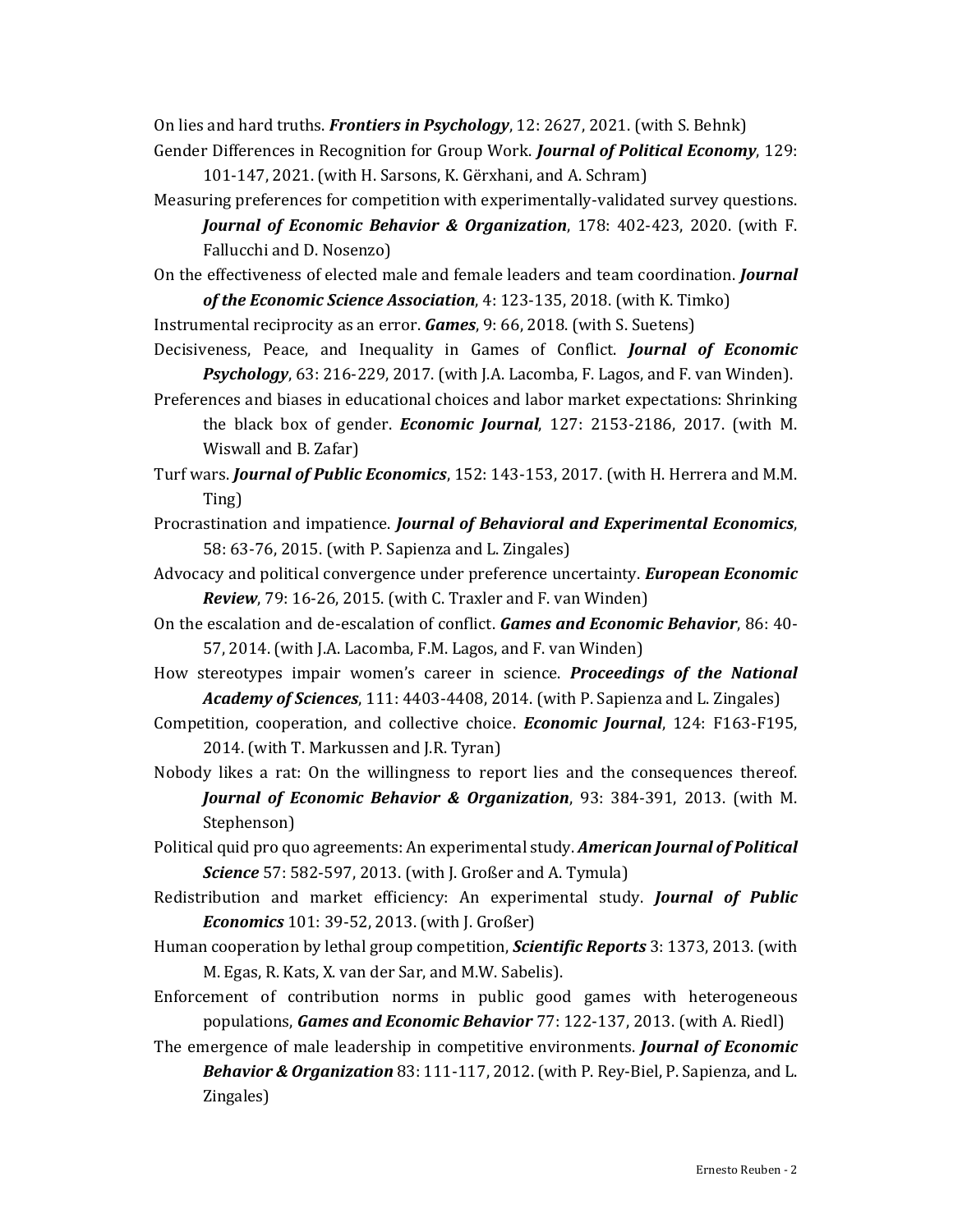- Revisiting strategic versus non-strategic cooperation. *Experimental Economics* 15: 24- 43, 2012. (with S. Suetens)
- (Un)Available upon request: Field experiment on researchers' willingness to share supplementary materials. *Accountability in research* 19: 175-186, 2012. (with M. Krawczyk)
- Fairness perceptions and prosocial emotions in the power to take. *Journal of Economic Psychology* 31: 908-922, 2010. (with F. van Winden)
- Time discounting for primary and monetary rewards. *Economics Letters* 106: 125-127, 2010. (with P. Sapienza and L. Zingales)
- Everyone is a winner: Promoting cooperation through all-can-win intergroup competition. *European Journal of Political Economy* 26: 25-35, 2010. (with J.-R. Tyran)
- The importance of emotions for the effectiveness of social punishment. *Economic Journal* 119: 1534-1559, 2009. (with A. Hopfensitz)
- Is mistrust self-fulfilling? *Economics Letters* 104: 89-91, 2009. (with P. Sapienza and L. Zingales)
- Public goods provision and sanctioning in privileged groups. *Journal of Conflict Resolution* 53: 72-93, 2009. (with A. Riedl)
- Social ties and coordination on negative reciprocity: The role of affect. *Journal of Public Economics* 92: 34-53, 2008. (with F. van Winden)

## *Other Publications*

- Preference measurement and manipulation in experimental economics. In A. Schram and A. Ule (eds.) *Handbook of Research Methods and Applications in Experimental Economics*, 39-56, 2019. Edward Elgar Publishing: Glos, UK. (with H. Erkut)
- Introduction to the second special issue commemorating works of James Andreoni, Theodore Bergstrom, Larry Blume, and Hal Varian. *Journal of Public Economic Theory* 22: 279-284, 2020. (with O. Bochet, N. Nikiforakis, J. Wooders, and M. Wooders)
- Introduction to the JPET special issues commemorating works of James Andreoni, Theodore Bergstrom, Larry Blume, and Hal Varian. *Journal of Public Economic Theory* 21: 799-803, 2019. (with O. Bochet, N. Nikiforakis, J. Wooders, and M. Wooders)
- Macroeconomic experiments. In P. Brañas-Garza and A. Cabrales (eds.) *Experimental Economics*, 149-165, 2016. Palgrave Macmillan: London, UK. (with F. Lagos)
- Experimentos de macroeconomía. In P. Brañas-Garza (ed.) *Economía Experimental y del Comportamiento*, 291-307, 2011. Antoni Bosch Editor: Barcelona, Spain. (with F. Lagos)
- Competitive dynamics and business strategy. *Columbia CaseWorks* No. 100414, 2010. (with S. Meier)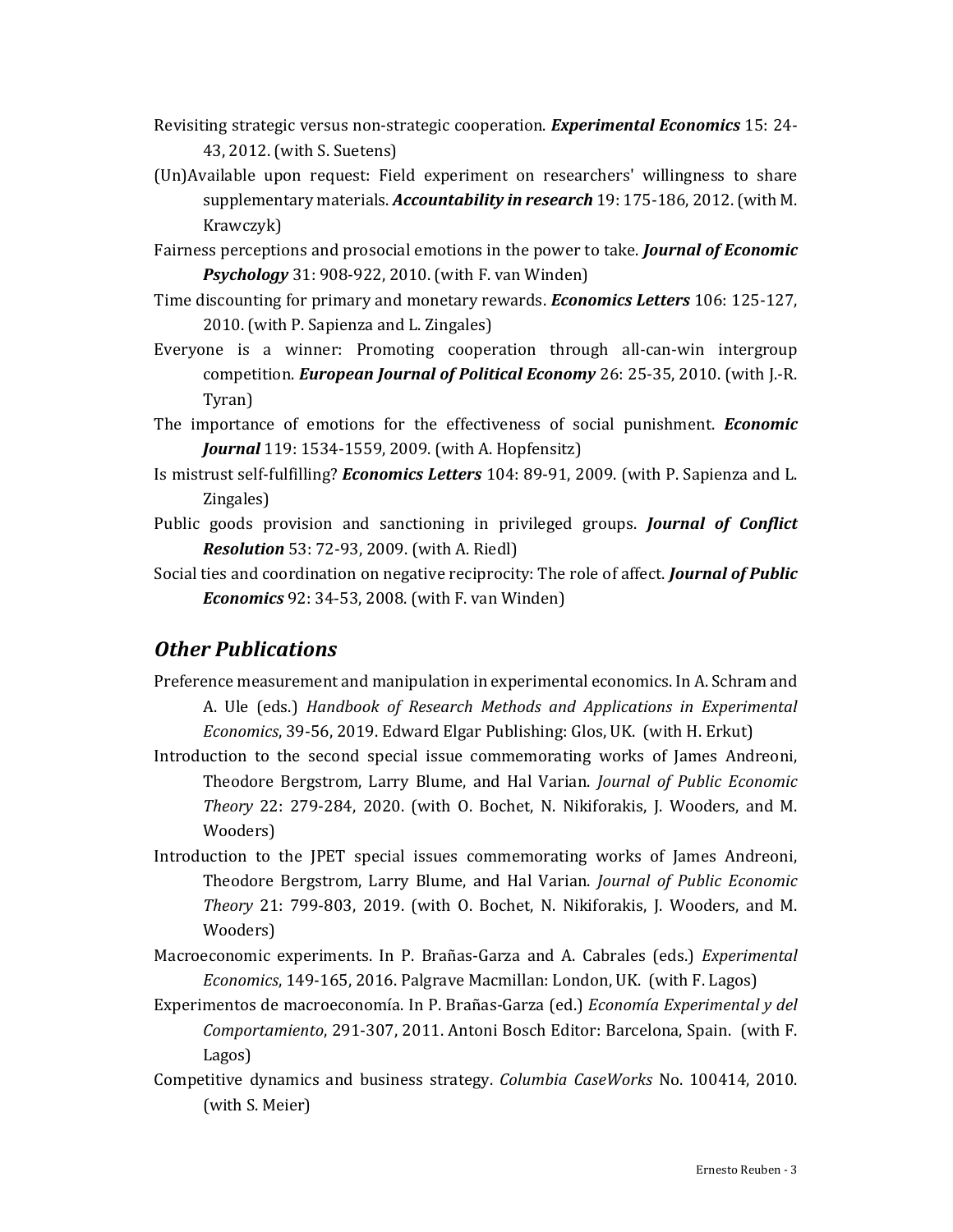*Fairness in the Lab - The Effects of Norm Enforcement in Economic Decisions*, 2006. Thela Thesis: Amsterdam.

#### *Revisions*

- Gender differences in job search and the earnings gap: Evidence from the field and lab. *Quarterly Journal of Economics*. (with P. Cortés, J. Pan, L. Pilossoph, and B. Zafar) Taste for competition and the gender gap among young business professionals. *Journal of Finance*. (with P. Sapienza and L. Zingales)
- The role of personal and impersonal relational contracts on partner selection and efficiency. *Journal of Law, Economics and Organization*. (with M. Muñoz-Herrera)

## *Citations*

| Google Scholar | 3,403 citations; 23 h-index (Apr 2022) |
|----------------|----------------------------------------|
| <b>Scopus</b>  | 1,113 citations; 17 h-index (Apr 2022) |
| Web of Science | 1,015 citations; 17 h-index (Apr 2022) |

# *Editorial Boards and Associations*

| Feb 2021 to Feb 2024 | <b>Editorial Board Member</b>               |
|----------------------|---------------------------------------------|
|                      | <b>Experimental Economics</b>               |
| Jul 2019 to Jul 2022 | Executive Committee Member                  |
|                      | Economic Science Association                |
| Feb 2018 to Feb 2019 | <b>Guest Editor for Special Issue</b>       |
|                      | Journal of Public Economic Theory           |
| Dec 2013 to present  | Associate Editor                            |
|                      | Journal of Economic Behavior & Organization |
| Jan 2013 to present  | Research Fellow                             |
|                      | IZA Institute of Labor Economics            |
| Jan 2009 to Dec 2012 | Research Affiliate                          |
|                      | IZA Institute of Labor Economics            |

## *Invited as Keynote Speaker*

Antigua Experimental Economics Conference, University Francisco Marroquín, 2015. IV Alhambra Experimental Workshop, University of Granada, 2009.

#### *Invited Seminar Presentations*

2022: WZB Berlin Social Science Center, University of Exeter, University of Luxembourg, Florida State University, University of Alabama.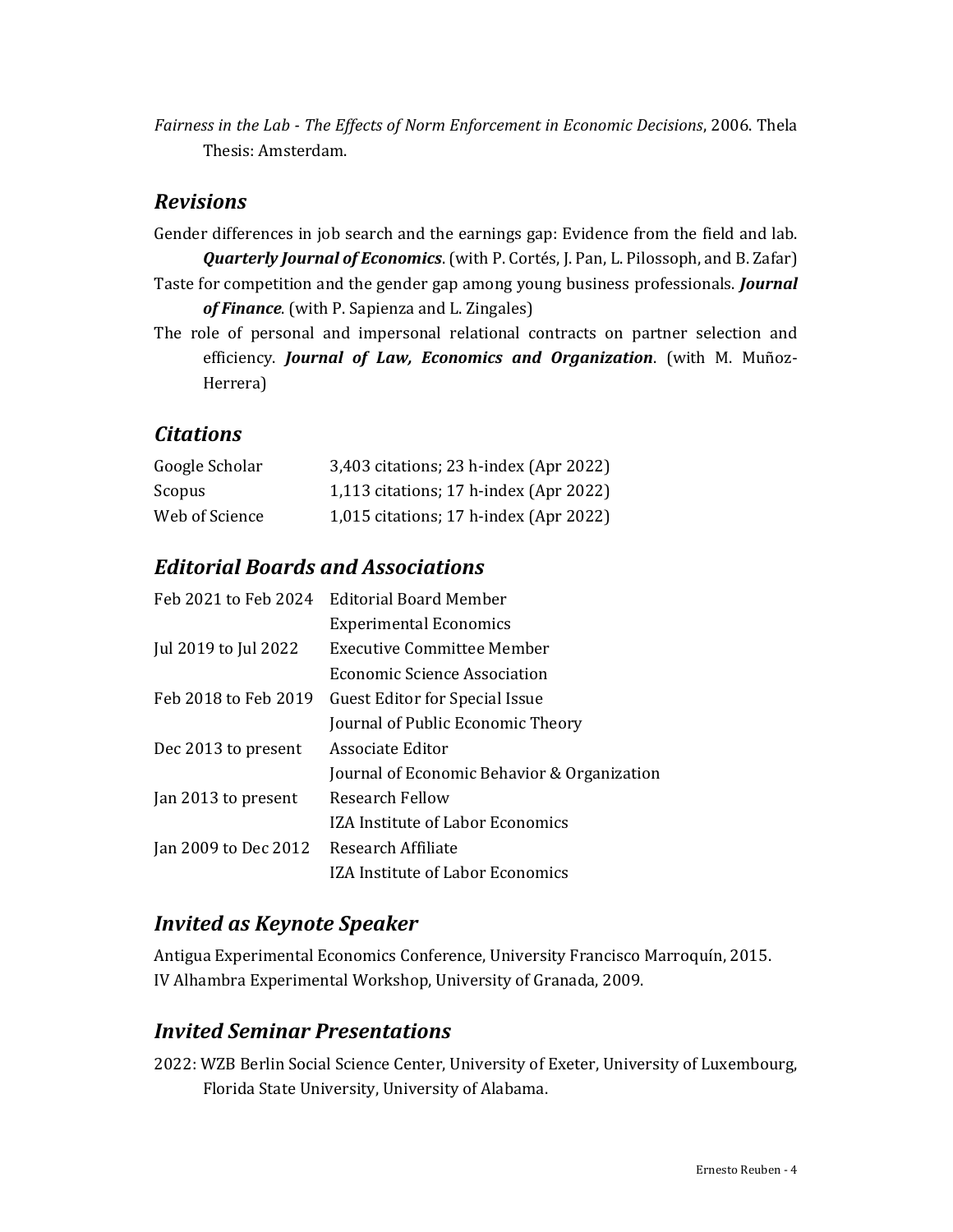- 2021: Virtual East Asia Experimental and Behavioral Economics Seminar Series, American University in Cairo, University of Lyon, University of Groningen, University of Queensland, University of Maryland.
- 2020: University of Queensland, University of Hamburg, George Mason University, University of Pennsylvania.
- 2019: Abu Dhabi Investment Authority.
- 2018: Norwegian School of Management.
- 2017: Luxembourg Institute of Socio-Economic Research, Zayed University, Burgundy School of Business, University of Innsbruck, European University Institute, University of Bologna, University of Zurich, University of Maastricht.
- 2016: United Arab Emirates University, University of Amsterdam, University Pablo de Olavide, University of East Anglia, New York University, Fairfield University, University of Cologne, University of Maastricht.
- 2015: New York University Abu Dhabi, Purdue University, Texas A&M University, Southern Methodist University, New York University, WZB Social Science Center Berlin, Public Company Accounting Oversight Board.
- 2014: University of Arkansas, University of Maastricht, University of Pennsylvania.
- 2013: University of Pittsburgh, City University of New York, Norwegian School of Management.
- 2012: Virginia Commonwealth University, Ohio State University, Max Planck Institute for Tax Law and Public Finance, University of Munich, University of Maryland.
- 2011: University of Zurich, University of Texas at Dallas, Sciences Po, University of Vienna, University of Maastricht, Tilburg University, University of Amsterdam, Purdue University.
- 2010: New York University, University of Toulouse, University of California San Diego.
- 2009: Laval University, Carnegie Mellon University, University of Costa Rica, University of Maastricht, University of Chicago, LUISS Guido Carli University, Max Planck Institute for Collective Goods, Columbia University, University of London – Royal Holloway, University of London – Queen Mary, Tilburg University, University of Bonn, University of Maastricht, University of Copenhagen, University Pompeu Fabra, Purdue University.
- 2008: Florida State University.
- 2007: University of Maastricht.
- 2006: Northwestern University, Ohio State University, University of Århus.
- 2005: University of Copenhagen.

#### *Conference Presentations*

2022: International Symposium in Experimental Economics (NYUAD). 2020: ASSA Annual Meeting.

Ernesto Reuben - 5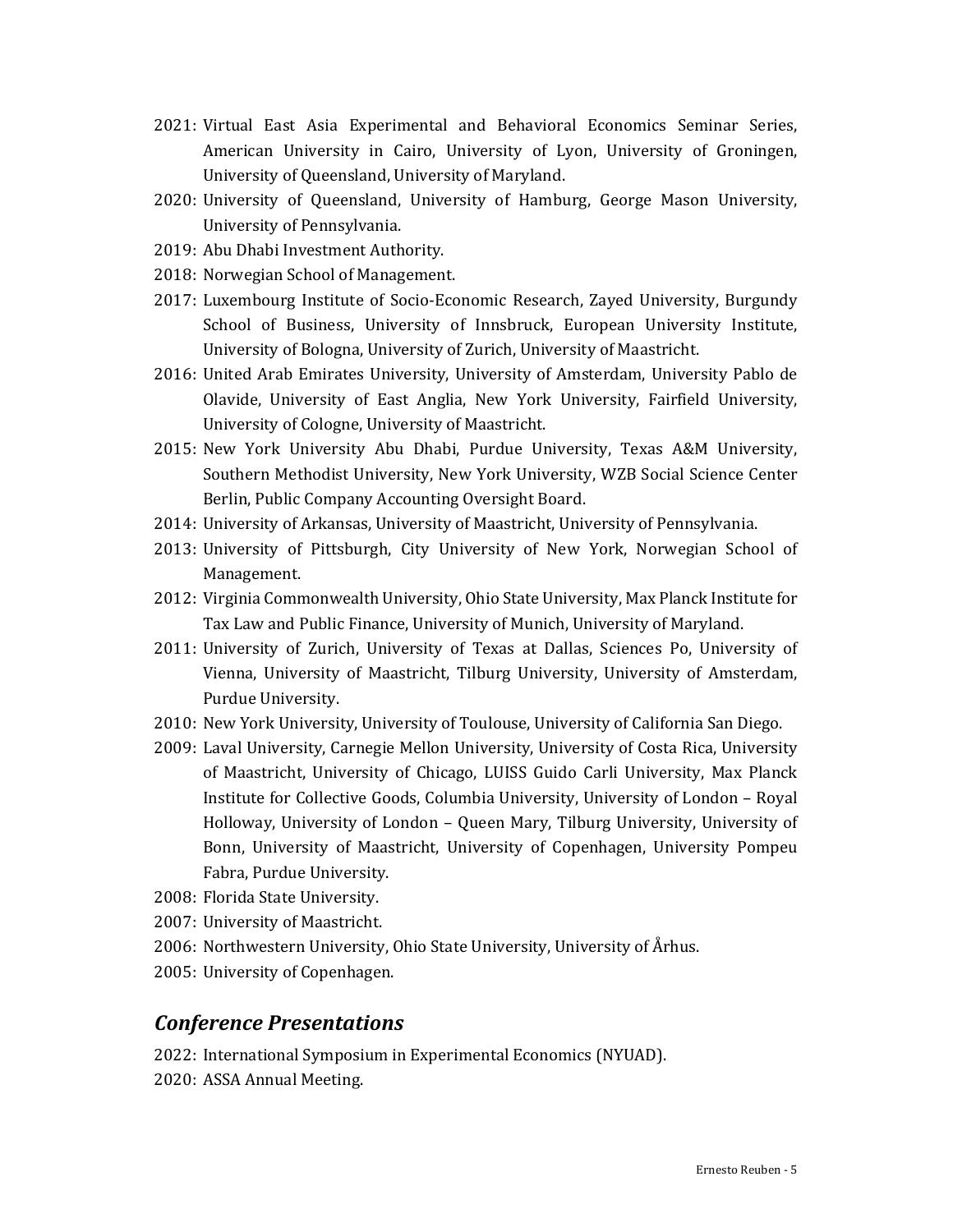- 2019: International Symposium in Experimental Economics, 1st Center of Behavioral Economics Workshop (LISER), ESA Asia-Pacific Meeting, Experimental Economics Workshop (Bogazici University).
- 2018: ESA World Meeting, NYU International Meeting in Experimental Social Science, Behavioral and Experimental Public Choice Workshop (University of Lille), 5th IMEBESS, Winter Experimental Social Sciences Institute (NYUAD).
- 2017: APET Workshop in Public Economics, Psychoeconomics Meeting (University of Cologne), ESA World Meeting, 4th IMEBESS, Winter Experimental Social Sciences Institute (NYUAD).
- 2016: Workshop on Discrimination at Work (University of Rotterdam), Workshop on Political Economics and Voting Experiments (University of Granada), ASM Microbe, COSME Gender Economics Workshop, 2nd ESI Theory/Experiments Workshop (Chapman University), Lab Experiments in Public Economics (University of Mannheim).
- 2015: ESA North American Meeting, Haverford Meeting on Behavioral and Experimental Economics, Barcelona GSE Summer Forum, ASFEE Annual Meeting, London Experimental Workshop, Morality, incentives and unethical behavior (UCSD).
- 2014: M-BEES (University of Maastricht), SITE Summer Workshop, UCSB SAGE Workshop, ESA North American Meeting.
- 2013: ESA North American Meeting, SEA Annual Meeting.
- 2012: 5th NYU-CESS Conference on Experimental Political Science, Deception Incentives and Behavior Symposium (UCSD), ESA World Meeting.
- 2011: 6th IMEBE, ESA World Meeting, ESA North American Meeting, SEA Annual Meeting.
- 2010: 5th IMEBE, ESA World Meeting, BDRM Conference, SITE Summer Workshop, ESA North American Meeting, SEA Annual Meeting.
- 2009: Summer Meeting of the Econometric Society, ESA World Meeting, ESA North American Meeting.
- 2008: World Congress of the Game Theory Society, ASSA Annual Meeting, ESA World Meeting, ESA European Meeting, 4th ENABLE Symposium (University of Amsterdam), Alhambra Experimental Workshop (University of Granada).
- 2007: ESA World Meeting, 3rd IMEBE, ESA North American Meeting.
- 2006: IAREP/SABE Congress, Innovation and Coordination Workshop (Humboldt University), LEE Workshop (University of Copenhagen).
- 2005: European Winter Meeting of the Econometric Society, EEA Annual Meeting, ESA World Meeting, ESA European Meeting, SEA Annual Meeting, Evolution of Social Institutions and Cooperation Miniworkshop (University of Amsterdam), Miniworkshop on Experimental Economics (New York University), CREED – CeDEx Mini-workshop (Nottingham University), FINEXE Workshop on Applied Microeconomics, Annual Meeting of the Austrian Economic Association.
- 2004: 1st IMEBE, ESA World Meeting, Annual Meeting of the Public Choice Society.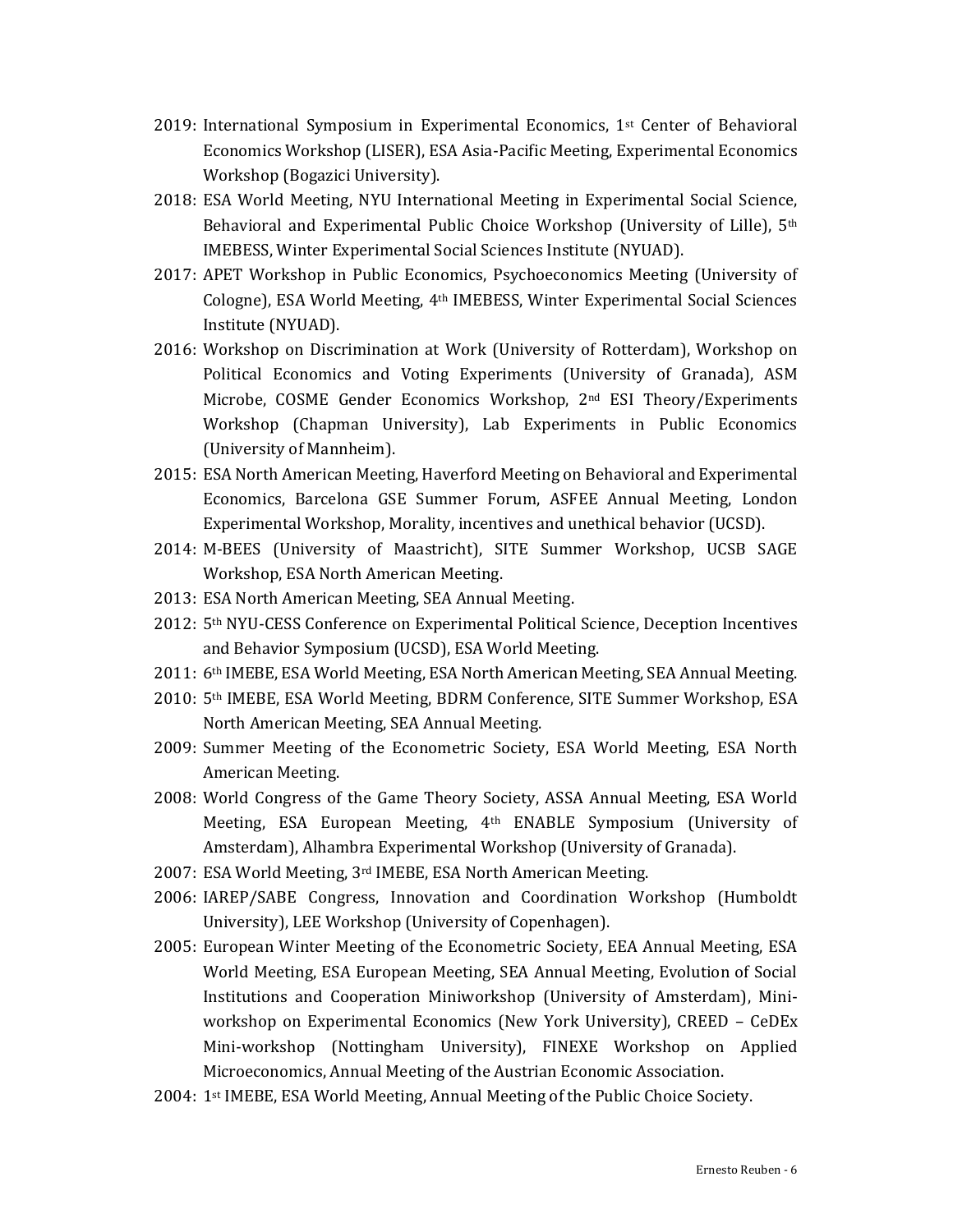## *Other Conferences, Workshops, and Summer Schools*

- 2019: Winter Experimental Social Sciences Institute (NYUAD).
- 2018: International Symposium in Experimental Economics (NYUAD).
- 2017: International Symposium in Experimental Economics (NYUAD).
- 2016: New Challenges for Political Economy Workshop to honor Frans van Winden
- 2012: UCSB Behavioral Economics conference.
- 2011: ASSA Annual Meeting, 4th NYU-CESS Conference on Experimental Political Science, Columbia Business School Strategy Conference.
- 2010: 3rd NYU-CESS Conference on Experimental Political Science
- 2009: HBS Strategy Research Conference, Spencer Conference on Economics and Personality Psychology (University of Chicago)
- 2008: Higher Education Symposium on Emotional Intelligence (Georgetown University), Maastricht Behavioral and Experimental Economics Symposium.
- 2007: Conflict and Cooperation (Northwestern University), CSIO/IDEI Conference on Industrial Organization (Northwestern University), 3rd ENABLE Symposium (University of Amsterdam).
- 2005: Zeuthen Workshop (University of Copenhagen), First European Summer Symposium in Behavioral Economics (Toulouse).
- 2003: Intensive course in Behavioral Economics (Trento), ENDEAR Workshop (University of Amsterdam), Summer School on Social Networks (University of San Sebastian), Workshop on Bounded Intelligent Extended Rationality (Humboldt University).
- 2002: Experimental Economics Summer School at the Max-Planck-Institute for Research into Economic Systems.

#### *Refereeing*

- *Recently:* Economic Inquiry, Economic Journal, Experimental Economics, Games and Economic Behavior, Journal of Human Resources, Journal of Law, Economics, and Organization, Journal of Public Economics, Journal of Public Economic Theory, Journal of the European Economic Association, Labor Economics, Management Science, Oxford Economic Papers, Proceedings of the National Academy of Sciences, Review of Economic and Statistics, Science.
- *Previously:* American Economic Review, American Journal of Political Science, Bulletin of Economic Research, Ecological Economics, Econometrica, Economic Letters, Economic Theory, European Economic Review, European Journal of Political Economy, European Union Politics, Evolution and Human Behavior, Frontiers, Games, International Journal of Game Theory, International Food Policy Research Institute, International Game Theory Review, Israel Science Foundation, Journal of Behavioral and Experimental Economics, Journal of Conflict Resolution, Journal of Economic Behavior & Organization, Journal of Economic Psychology, Journal of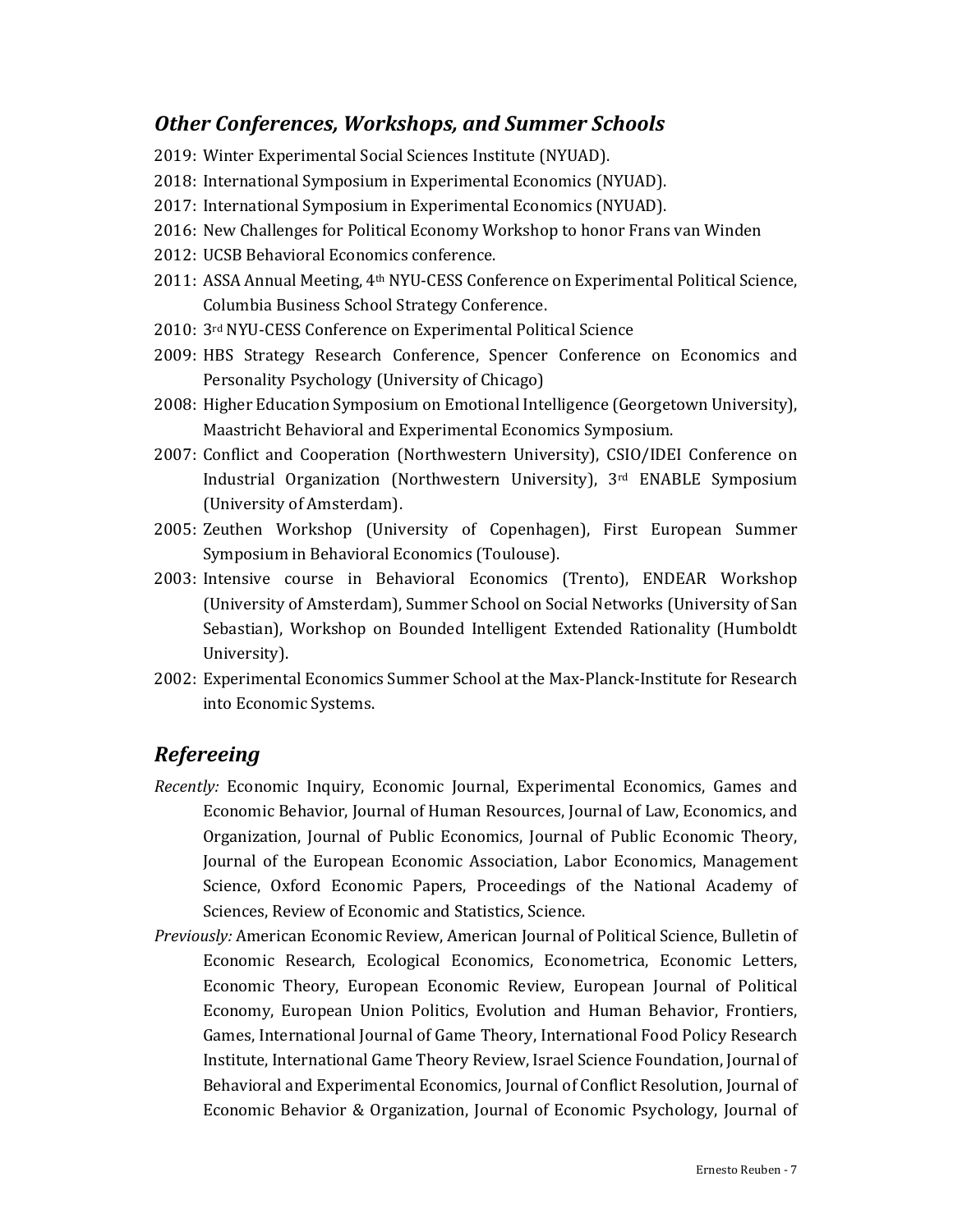Economics and Statistics, Journal of the Economic Science Association, Journal of Health Economics, Journal of Theoretical Politics, Judgment and Decision Making, Quantitative Economics, National Science Foundation, Netherlands Organization for Scientific Research, Science, PLOS ONE, Review of Economic Studies, Social Choice and Welfare, The Journal of Law, Economics, and Organization.

#### *Teaching Experience*

- *PhD courses:* Behavioral Economics (Columbia University, 2014), Experimental Economics (University Francisco Marroquín, 2014; Northwestern University, 2007, 2008, 2009; Norwegian School of Management, 2008, 2013, 2018, 2022), Behavioral Strategy (Columbia Business School, 2011, 2012)
- *Graduate/MBA/EMBA courses:* Behavioral Economics (NYU Abu Dhabi, 2021, 2022), Behavioral Insights (NYU Abu Dhabi, 2019), Strategy Formulation (Columbia Business School, 2010, 2012, 2013, 2014, 2015, 2016), Globalization in Latin America (Columbia Business School, 2011), Experimental Economics (CATIE, 2009), Statistical Methods for Management Decisions (Kellogg School of Management, 2007, 2009)
- *Undergraduate courses:* Behavioral Economics (NYU Abu Dhabi, 2017, 2018, 2021; University of Cologne, 2018); Principles of Microeconomics (NYU Abu Dhabi, 2016, 2017, 2018, 2019, 2021; University of Amsterdam, 2003, 2004), Strategy Formulation (Columbia Business School, 2012, 2013, 2015, 2016), International Public Economics (University of Amsterdam, 2005; Southwestern University of Finance and Economics, 2018), Advanced Public Economics (University of Amsterdam, 2005)
- *Invited lectures:* zTree programming (Columbia University, 2013; Princeton University, 2005, 2007; University of Copenhagen, 2006)

#### *Member for PhD Committees*

Caroline Stein, University of Cologne, 2022 (expected) Lina Lozano, University of Maastricht, 2022 Magnus Vaage Knutsen, Norwegian School of Management, 2021 Ankush Asri, University of Bologna, 2019 Duygu Ozdemir, University of Essex, 2017 Siv-Elisabeth Skjelbred, University of Oslo, 2017 Helena Fornwagner, University of Innsbruck, 2017 Krisztina Timko, University of Helsinki, 2017 Ting Jiang, Tilburg University, 2015 Christina Rott, Universitat Autònoma de Barcelona, 2014 Aharon Cohen Mohaliver, Columbia Business School, 2012